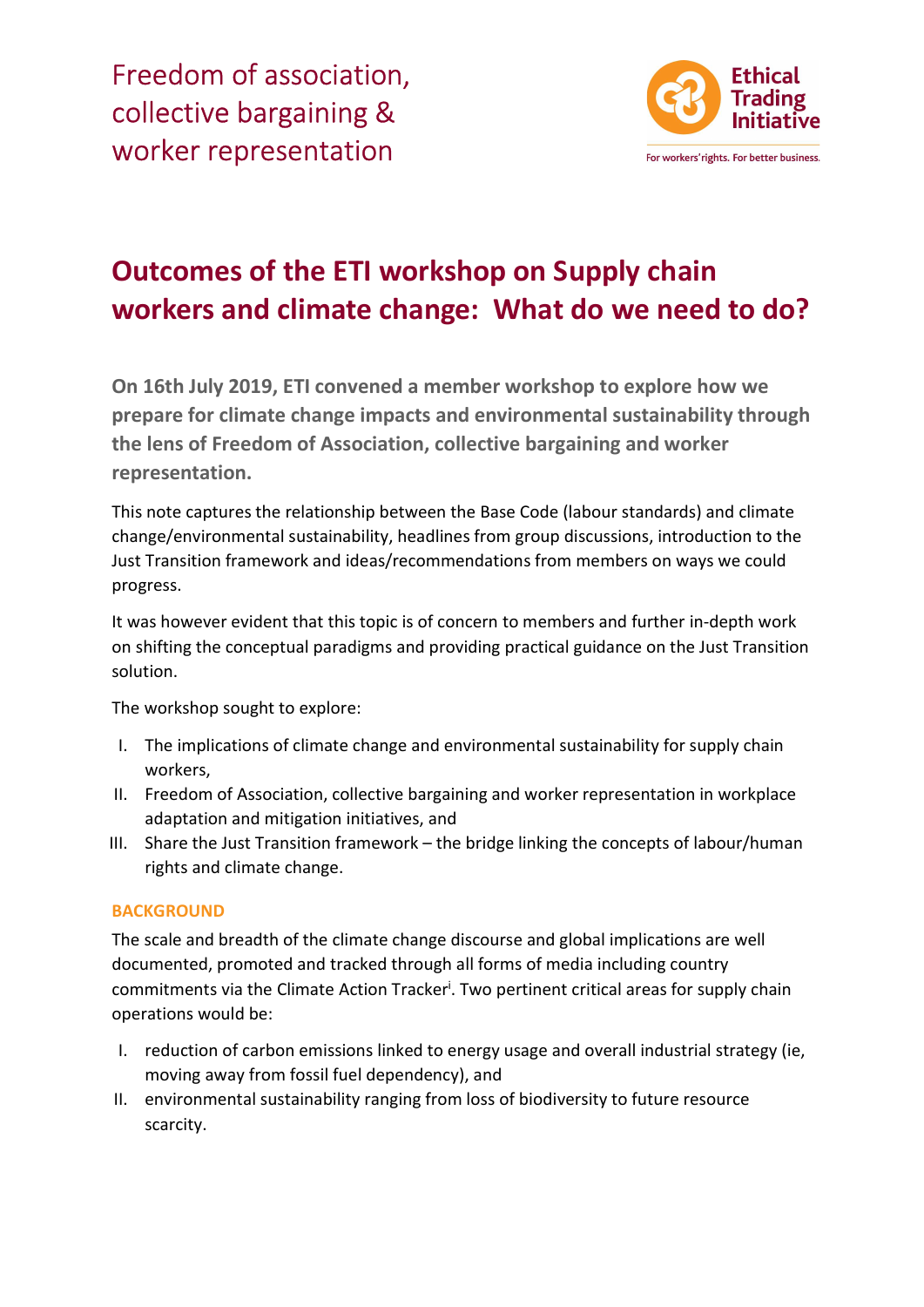Coupled to this is UK legislation, the 2008 Climate Change Actii and the introduction of regulation and reporting requirements<sup>iii</sup> such as mandatory greenhouse gas (GHG) reporting for quoted companies, the Energy Saving Opportunity Scheme (ESOS), Climate Change Agreements (CCA) Scheme, and the EU Emissions Trading Scheme (ETS). In the pipeline is also a call to introduce a mandatory requirement for listed companies and pension funds to disclose climate related risks from 2022<sup>iv</sup>.

In addition, during the recent ETI future strategy consultation, climate change and environmental sustainability were highlighted as a major priority for ETI members and stakeholders associated with the ethical supply chain network.

# RELATIONSHIP BETWEEN THE WORLD OF WORK AND CLIMATE CHANGE

In an ILO report<sup>v</sup> prepared for the G20 Climate Sustainability Working Group (CSWG), under the Argentine G20 Presidency in 2018 identifies three key aspects as pertinent to understanding the relationship between the two. They are:

- Jobs and employment that rely on the services that ecosystems provide, for example, jobs in agriculture, fisheries, forestry and tourism. Climate change threatens many of these industries and the jobs that rely on them. According to the research, in 2014, around 1.2 billion jobs, accounting for 40% of total world employment, were sustained by industries that depend directly or heavily on ecosystem services
- Good working conditions rely on the absence of environmental hazards such as storms, air pollution, maintaining temperatures and predictable precipitation patterns. Climatic changes, may render entire regions unproductive and make workplaces too hot for work, thereby leading to climate induced migration, the proliferation of precarious and informal work, and an increase in unemployment.
- The risks and hazards associated with environmental degradation that tend to affect vulnerable workers the most, including women, migrant workers, people in poverty, indigenous and tribal peoples, persons with disabilities and other disadvantaged groups depending on the country or region.

# BRIDGING THE CONCEPTUAL DIVIDE - JUST TRANSITION FRAMEWORK

The Just Transition framework is built around the idea that the coming transition will have a huge effect on workers and communities. It was developed by the trade union movement and civil society organisations to secure workers' jobs and livelihoods.

The Just Transition is a process involving unions, employers and sometimes governments and/or communities, planning and delivering the transition of economies, sectors and companies to low carbon, socially just and environmentally substantiable activities.

Embedded in the core labour standards or human rights @ work it promotes the consultation/dialogue between worker representatives and employers. A key element is involving workers in forecasting and decision making on changes to workplace practices. It is also:

• A platform for innovation recognising that workers are masters of their process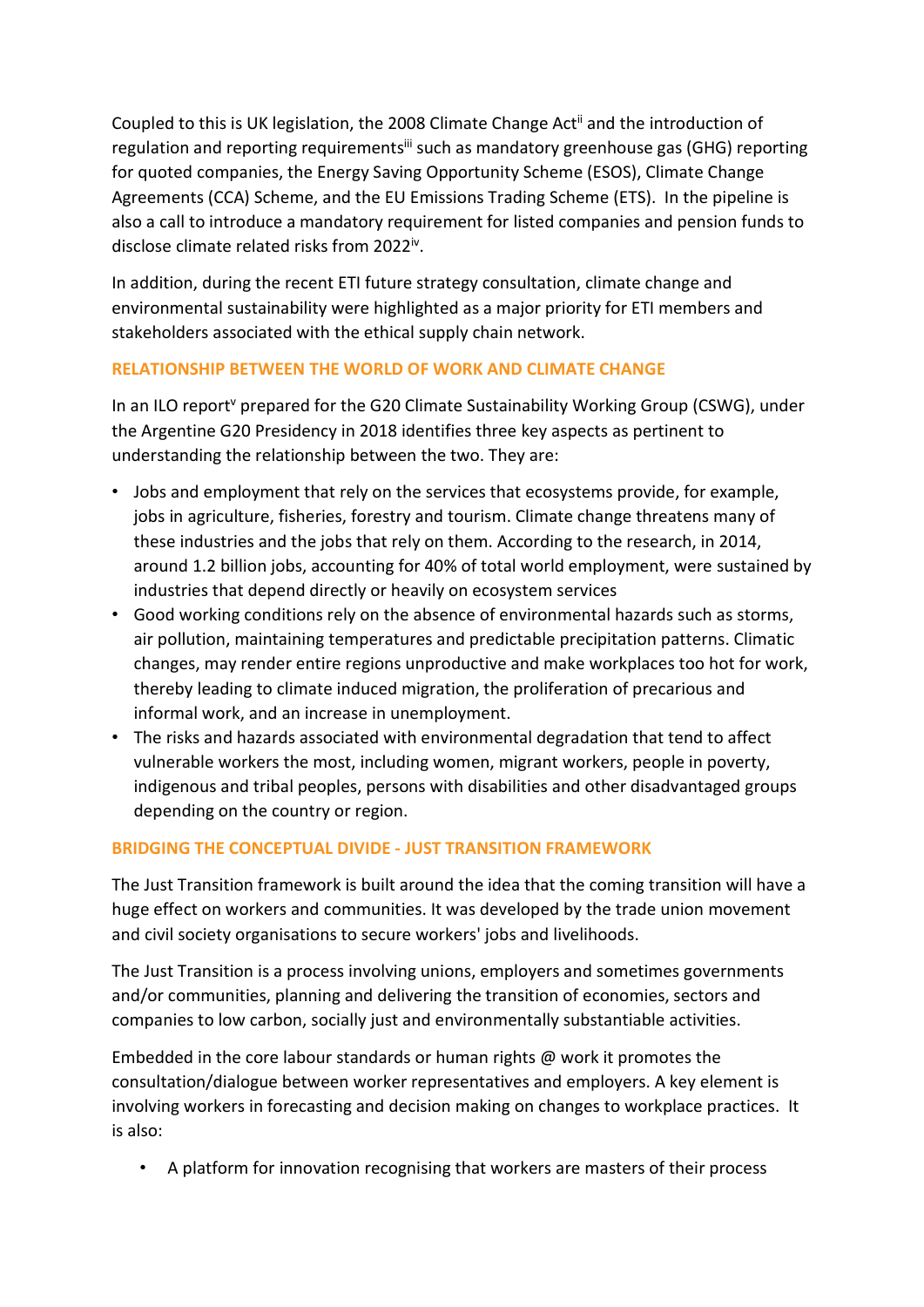- Includes worker education, upskilling and re-skilling
- Encourages job creation, decent work, development and poverty reduction

International labour standards on which the ETI base code is based, can strengthen adaptation frameworks by providing the legal foundation for addressing rising inequality and the increasing vulnerability of workers and enterprises in the face of climate change, as well as for enhancing the adaptive capacity of communities.

#### WORKSHOP DISCUSSION

In broad terms we mapped headline global climate change risks to potential risks to business and supply chains and then to workers – a snapshot outlined in the graphic to the right.

The second exercise identified risks to ETI category groups, for example, manufacturing (textile, apparel and hard goods) and food, farming and fisheries.



Through case studies we explored the need for consultation with workers and their elected representatives as businesses adapt and prepare for climate change impacts. This includes the transition to low carbon energy and water efficient industries, introduction of mechanisation and changing working patterns to adapt for example, to high temperatures and extended drought.

## UNLOCKING POTENTIAL: ELECTED REPRESENTATIVES

Just as unions and employers work together to improve health and safety in the workplace, elected representatives can also champion environmental issues at work. Provided they have the freedom to associate and organise, they can work together with employers to identify future climate adaptation and/or mitigation initiatives. Elected representatives can encourage positive behaviours to minimise consumption, optimise resources, source materials sustainably and dispose of waste.

The UK's trade union movement developed the role of a workplace elected official dedicated to climate change and environmental activity. Through initial project work, the power of collective action to address climate change challenges, recognise the collective voice of workers and improve environmental performance in workplaces demonstrated both financial and wellbeing benefits. For example, the National Library of Scotland carbon reduction plan<sup>vi</sup> over the lifetime of a three year project reduced carbon emissions by 623 tonnes and saved £75k on energy bills per year.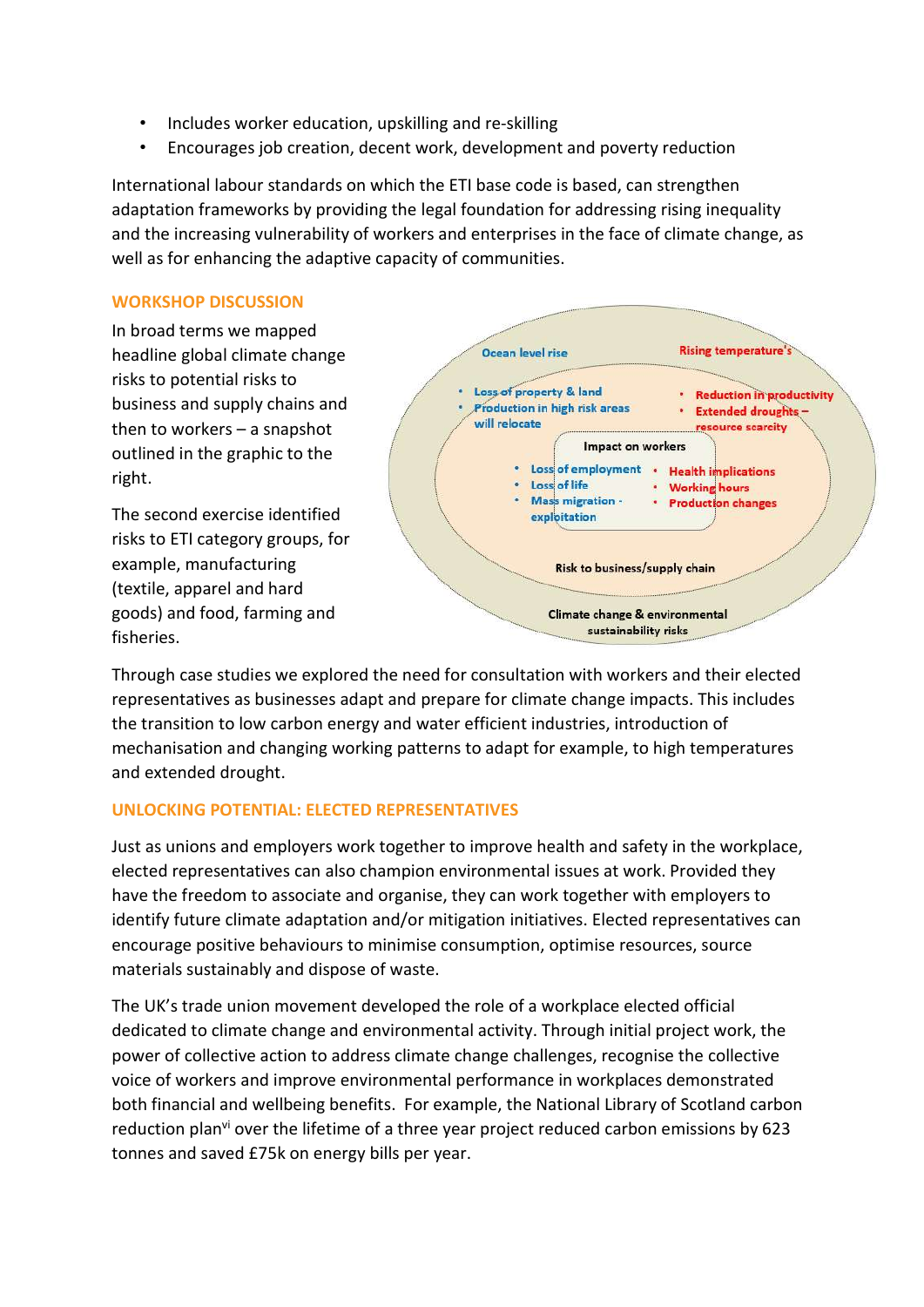In workplaces of all types, including industrial, ship building and manufacturing settings, elected trade union representatives either initiated activity or worked with employers on a range of related issues, including, for example:

- o Production processes and working practices including energy usage and carbon audits of machinery,
- o Lighting, electrical equipment, heating, cooling, ventilation and insultation
- o Chemicals uses and disposal
- o Reduce, re-use, recycle including food type and preparation for canteens
- o Water usage and savings
- o Carbon offsetting through biodiversity improvements, for example sedum roofs

# HOW CAN ETI SUPPORT MEMBERS?

Members identified the following ideas for potential future work with recommendations on how we support members wanting to include Just Transition principles in progressing Freedom of Association, collective bargaining and progressing worker representation so that workers have a voice as their workplaces and employment is affected by climatic changes.

- Scenario mapping of the most impacted regions and workers in scenario of 1, 2, 3 degree temp rise and link this to mapping of salient issues where workers are at risk of labour abuse. This could also be linked to Greening Finance for joined up governance.
- Guidance on aligning company reporting to the SDGs as the SDGs represent an intersection of environmental sustainability, social issues and Decent Work (labour standards). This would support a framework to set business objectives.
- Develop the business case for companies and suppliers for action that includes worker involvement and consultation. This to include case studies of good practice – particularly from sourcing countries. Unions and businesses are aligned on the importance of climate change going forward, this is the time to harness this rarity!
- Training for procurement, CSR and sustainability teams.
- Integrated reporting to instil the cross-over between the issues further by including a sustainability lens in ETI reports, and a worker's lens in other environmental reporting MSIs.
- Advocacy to raise Just Transition as a recommended methodology within legislation and as a solution to supply chain climate chain adaptation and mitigation.

## CONSIDERATIONS FOR ETI MEMBERS

If we then consider the climate change commitments countries have signed up to, we start to see plans across the globe to reduce carbon emissions that impact industry and ultimately the workers invested in and associated with industries. Therefore, we need to consider how we:

- Use the ETI base code clause two to support workers in supply chains as sourcing countries adopt and implement carbon reduction strategies and legislation,
- Harmonise reporting by linking climate change company reporting requirements to the ETI reporting system,